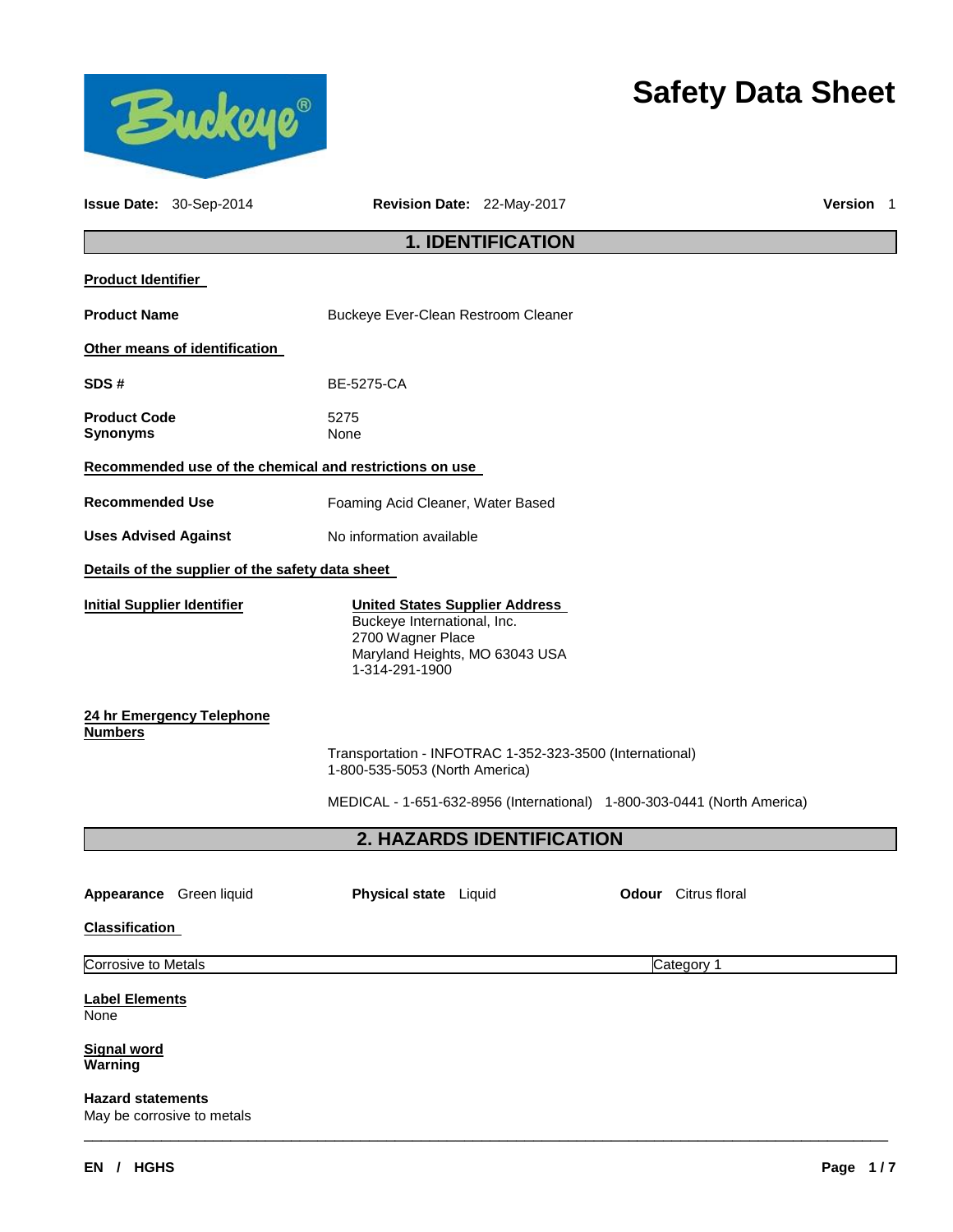

#### **Precautionary Statements - Prevention** Keep only in original container

**Precautionary Statements - Response**

Absorb spillage to prevent material damage

#### **Precautionary Statements - Storage**

Store in corrosion resistant container with a resistant inner liner

### **3. COMPOSITION/INFORMATION ON INGREDIENTS**

\_\_\_\_\_\_\_\_\_\_\_\_\_\_\_\_\_\_\_\_\_\_\_\_\_\_\_\_\_\_\_\_\_\_\_\_\_\_\_\_\_\_\_\_\_\_\_\_\_\_\_\_\_\_\_\_\_\_\_\_\_\_\_\_\_\_\_\_\_\_\_\_\_\_\_\_\_\_\_\_\_\_\_\_\_\_\_\_\_\_\_\_\_

#### **Substance**

| <b>Chemical Name</b> | CAS No  | Weight-% | <b>Hazardous Material</b><br><b>Information Review Actl</b><br>registry number<br>$(HMIRA$ registry #) | Date HMIRA filed and<br>date exemption<br>granted (if applicable) |
|----------------------|---------|----------|--------------------------------------------------------------------------------------------------------|-------------------------------------------------------------------|
| Citric Acid          | 77-92-9 |          | $\overline{\phantom{0}}$                                                                               |                                                                   |

#### **4. FIRST AID MEASURES**

| <b>First Aid Measures</b>           |                                                                                                                                           |  |
|-------------------------------------|-------------------------------------------------------------------------------------------------------------------------------------------|--|
| Eye contact                         | Rinse immediately with plenty of water, also under the eyelids, for at least 15 minutes. Get<br>medical attention.                        |  |
| <b>Skin contact</b>                 | Flush with water for 15 minutes. Get medical attention if irritation develops or persists.                                                |  |
| <b>Inhalation</b>                   | Remove to fresh air.                                                                                                                      |  |
| Ingestion                           | Give two large glasses of water. Do NOT induce vomiting. Never give anything by mouth to<br>an unconscious person. Get medical attention. |  |
| Most important symptoms and effects |                                                                                                                                           |  |
| <b>Symptoms</b>                     | May be irritating to skin and eyes. May be irritating to respiratory tract.                                                               |  |
|                                     | Indication of any immediate medical attention and special treatment needed                                                                |  |
| Note to doctors                     | Treat symptomatically.                                                                                                                    |  |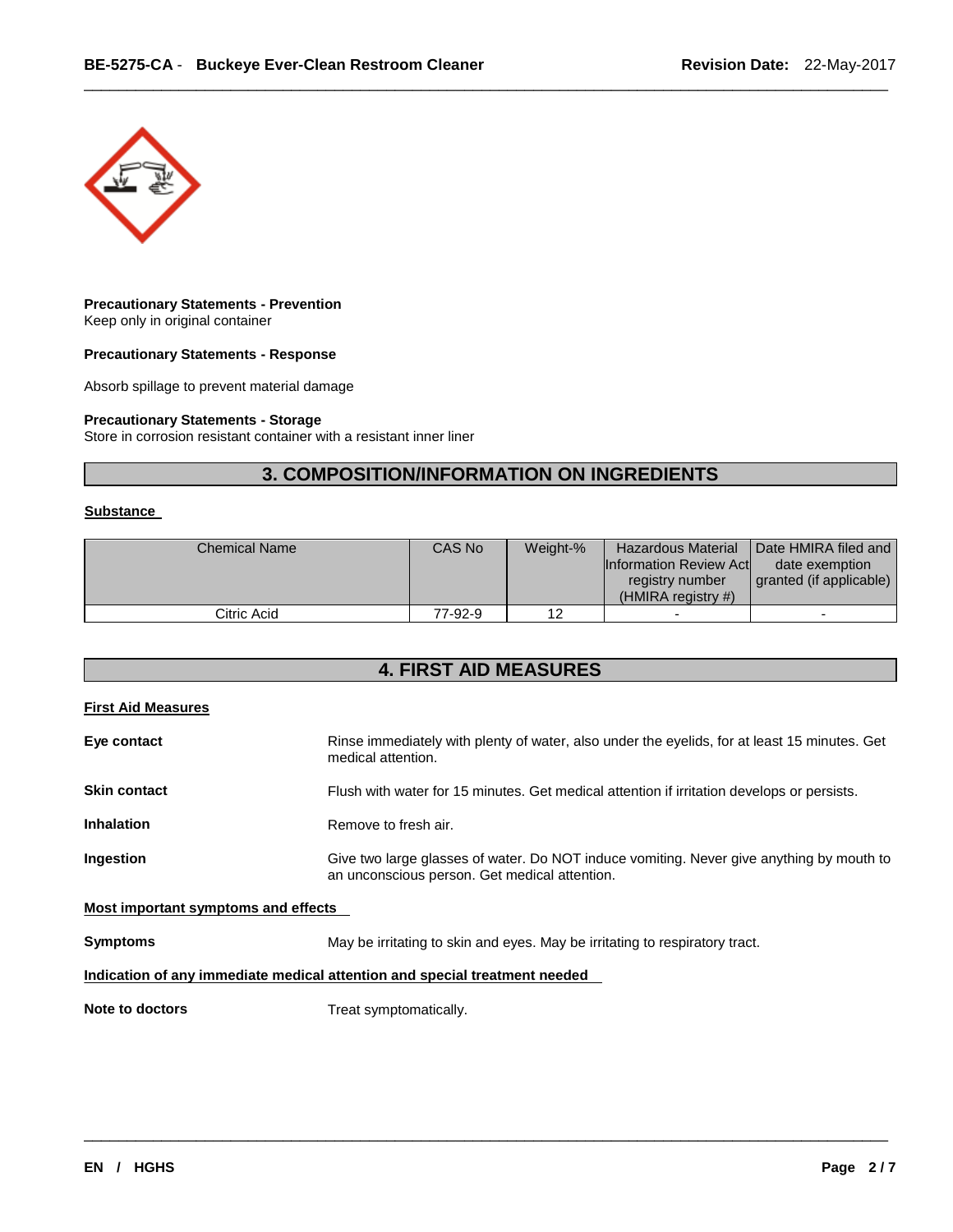| <b>5. FIRE-FIGHTING MEASURES</b>                                                                                 |                                                                                                                                       |  |  |
|------------------------------------------------------------------------------------------------------------------|---------------------------------------------------------------------------------------------------------------------------------------|--|--|
| Suitable Extinguishing Media                                                                                     | Use extinguishing measures that are appropriate to local circumstances and the<br>surrounding environment.                            |  |  |
| Unsuitable extinguishing media                                                                                   | Not determined.                                                                                                                       |  |  |
| Specific hazards arising from the<br>chemical                                                                    | Combustion products may be toxic.                                                                                                     |  |  |
| <b>Hazardous Combustion Products</b>                                                                             | Carbon oxides. Phosphorus oxides. Sulphur oxides. Nitrogen oxides (NOx).                                                              |  |  |
| <b>Explosion Data</b><br><b>Sensitivity to Mechanical Impact None.</b><br><b>Sensitivity to Static Discharge</b> | None.                                                                                                                                 |  |  |
| Special protective equipment for<br>fire-fighters                                                                | Firefighters should wear self-contained breathing apparatus and full firefighting turnout<br>gear. Use personal protection equipment. |  |  |

\_\_\_\_\_\_\_\_\_\_\_\_\_\_\_\_\_\_\_\_\_\_\_\_\_\_\_\_\_\_\_\_\_\_\_\_\_\_\_\_\_\_\_\_\_\_\_\_\_\_\_\_\_\_\_\_\_\_\_\_\_\_\_\_\_\_\_\_\_\_\_\_\_\_\_\_\_\_\_\_\_\_\_\_\_\_\_\_\_\_\_\_\_

## **6. ACCIDENTAL RELEASE MEASURES**

| Personal precautions, protective equipment and emergency procedures                                                                                                                                                              |                                                                                                                                                                                                                                                                      |  |  |  |
|----------------------------------------------------------------------------------------------------------------------------------------------------------------------------------------------------------------------------------|----------------------------------------------------------------------------------------------------------------------------------------------------------------------------------------------------------------------------------------------------------------------|--|--|--|
| <b>Personal precautions</b>                                                                                                                                                                                                      | Use personal protection recommended in Section 8.                                                                                                                                                                                                                    |  |  |  |
| <b>Environmental precautions</b>                                                                                                                                                                                                 |                                                                                                                                                                                                                                                                      |  |  |  |
| <b>Environmental precautions</b>                                                                                                                                                                                                 | Prevent from entering into soil, ditches, sewers, waterways and/or groundwater. See<br>Section 12, Ecological Information. See Section 13: DISPOSAL CONSIDERATIONS.                                                                                                  |  |  |  |
| Methods and material for containment and cleaning up                                                                                                                                                                             |                                                                                                                                                                                                                                                                      |  |  |  |
| <b>Methods for containment</b><br>Prevent further leakage or spillage if safe to do so.                                                                                                                                          |                                                                                                                                                                                                                                                                      |  |  |  |
| Methods for cleaning up<br>Dilute with large amounts of water. Pick up with mops into a plastic bucket. Wash area with<br>an alkaline detergent, followed by a clear water rinse. Allow floor to dry before allowing<br>traffic. |                                                                                                                                                                                                                                                                      |  |  |  |
| Prevention of secondary hazards                                                                                                                                                                                                  | Clean contaminated objects and areas thoroughly observing environmental regulations.                                                                                                                                                                                 |  |  |  |
|                                                                                                                                                                                                                                  | 7. HANDLING AND STORAGE                                                                                                                                                                                                                                              |  |  |  |
| <b>Precautions for safe handling</b>                                                                                                                                                                                             |                                                                                                                                                                                                                                                                      |  |  |  |
| Advice on safe handling<br>containers closed when not in use.                                                                                                                                                                    |                                                                                                                                                                                                                                                                      |  |  |  |
|                                                                                                                                                                                                                                  | Handle in accordance with good industrial hygiene and safety practice. Use personal<br>protection recommended in Section 8. Avoid contact with skin, eyes or clothing. Wash<br>thoroughly with soap and water after handling. Avoid breathing vapours or mists. Keep |  |  |  |
| Conditions for safe storage, including any incompatibilities                                                                                                                                                                     |                                                                                                                                                                                                                                                                      |  |  |  |
| <b>Storage Conditions</b>                                                                                                                                                                                                        | Keep container tightly closed and store in a cool, dry and well-ventilated place. Store at<br>room temperature. Store on low shelves. Store away from caustics and strong alkali.                                                                                    |  |  |  |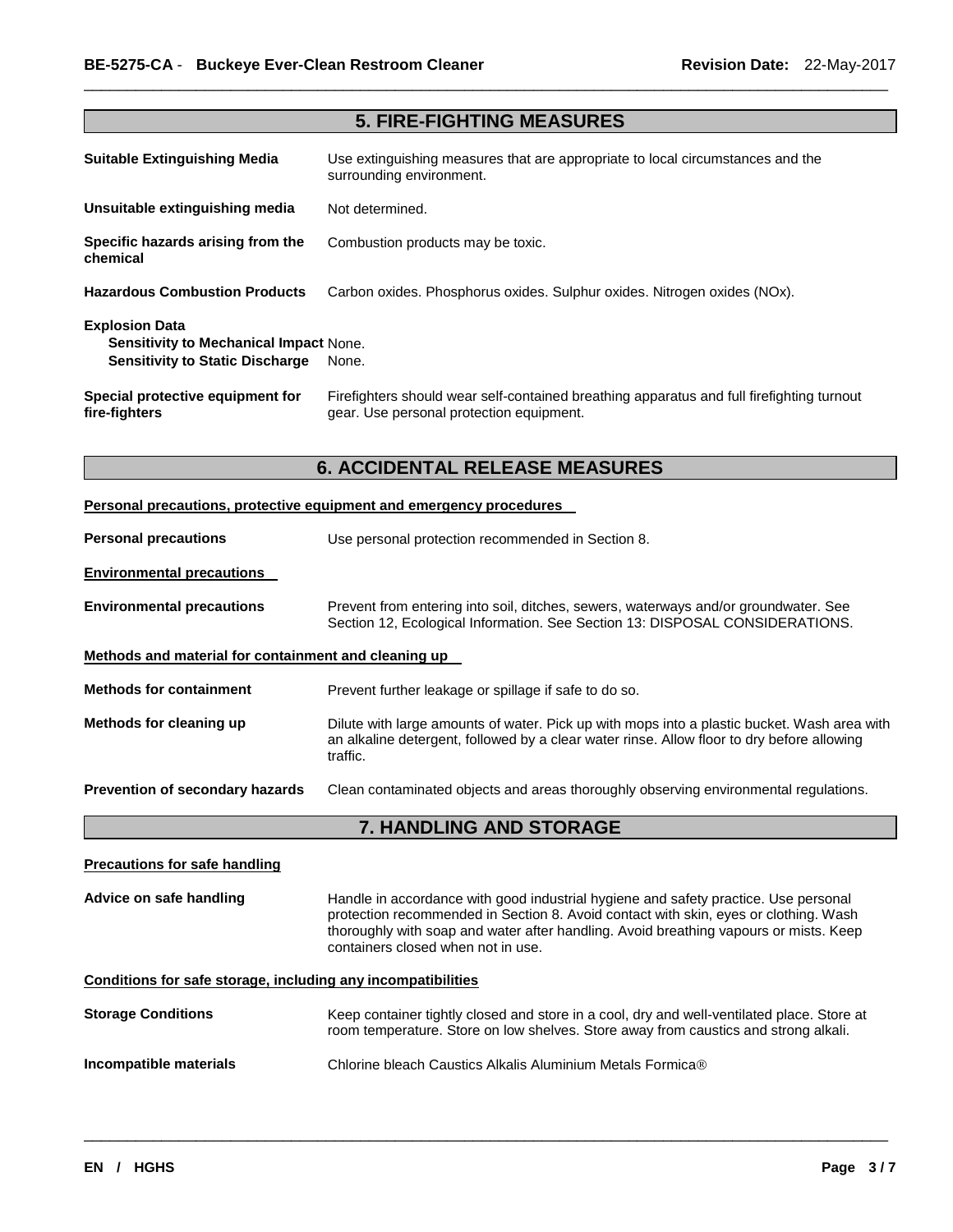#### **8. EXPOSURE CONTROLS/PERSONAL PROTECTION**

\_\_\_\_\_\_\_\_\_\_\_\_\_\_\_\_\_\_\_\_\_\_\_\_\_\_\_\_\_\_\_\_\_\_\_\_\_\_\_\_\_\_\_\_\_\_\_\_\_\_\_\_\_\_\_\_\_\_\_\_\_\_\_\_\_\_\_\_\_\_\_\_\_\_\_\_\_\_\_\_\_\_\_\_\_\_\_\_\_\_\_\_\_

#### **Control parameters**

| <b>Exposure Limits</b>                  | This product, as supplied, does not contain any hazardous materials with occupational<br>exposure limits established by the region specific regulatory bodies. |
|-----------------------------------------|----------------------------------------------------------------------------------------------------------------------------------------------------------------|
| <b>Appropriate engineering controls</b> |                                                                                                                                                                |
| <b>Engineering controls</b>             | Ensure adequate ventilation, especially in confined areas. Eyewash stations. Showers.                                                                          |
|                                         | Individual protection measures, such as personal protective equipment                                                                                          |
| <b>Eye/face protection</b>              | Use safety glasses or chemical splash goggles.                                                                                                                 |
| Skin and body protection                | Wear rubber gloves or other impervious gloves.                                                                                                                 |
| <b>Respiratory protection</b>           | No protective equipment is needed under normal use conditions. Ensure adequate<br>ventilation, especially in confined areas.                                   |
| General hygiene considerations          | Handle in accordance with good industrial hygiene and safety practice.                                                                                         |

## **9. PHYSICAL AND CHEMICAL PROPERTIES**

\_\_\_\_\_\_\_\_\_\_\_\_\_\_\_\_\_\_\_\_\_\_\_\_\_\_\_\_\_\_\_\_\_\_\_\_\_\_\_\_\_\_\_\_\_\_\_\_\_\_\_\_\_\_\_\_\_\_\_\_\_\_\_\_\_\_\_\_\_\_\_\_\_\_\_\_\_\_\_\_\_\_\_\_\_\_\_\_\_\_\_\_\_

#### **Information on basic physical and chemical properties**

| <b>Physical state</b>  |  |  |  |
|------------------------|--|--|--|
| Appearance             |  |  |  |
| Colour                 |  |  |  |
| Odour                  |  |  |  |
| <b>Odour Threshold</b> |  |  |  |

**Melting Point/Freezing Point** Not determined<br> **Boiling Point/Boiling Range** 100 °C / 212 °F **Boiling Point/Boiling Range Flash Point Evaporation Rate 1.0** (Water = 1) **Flammability (Solid, Gas)** Liquid-Not applicable **Flammability Limits in Air Upper Flammability Limits** Not applicable **Lower Flammability Limit** Not applicable **Vapour Pressure <b>Not determined**<br>
Vapour Density<br>
Vapour Density **Vapour Density** Not determined **Relative Density 1.055**<br> **Water Solubility 1.055 Water Solubility Solubility in other solvents Not determined**<br> **Partition Coefficient Not determined Partition Coefficient Auto-ignition Temperature** Not determined **Decomposition Temperature** Not determined **Kinematic Viscosity Not determined Dynamic Viscosity Not determined Explosive properties No information available.**<br> **Oxidising properties No information available.** 

Liquid **Green liquid Colour** Green **Citrus floral No information available** 

**Property**<br> **Property**<br> **PREMALLY ALLY AND METHOD VALUES**<br> **PREMALLY ALLY AND METHOD VALUES**<br> **PREMALLY ALLY AND METHOD VALUES**<br> **PREMALLY AND METHOD VALUES**<br> **PREMALLY ALLY AND METHOD VALUES**  $\overline{2.0 - 2.4}$  (conc.) 2.6 - 3.0 (1:16 dilution) **Flag Closed Cup Point 2** Tag Closed Cup

No information available.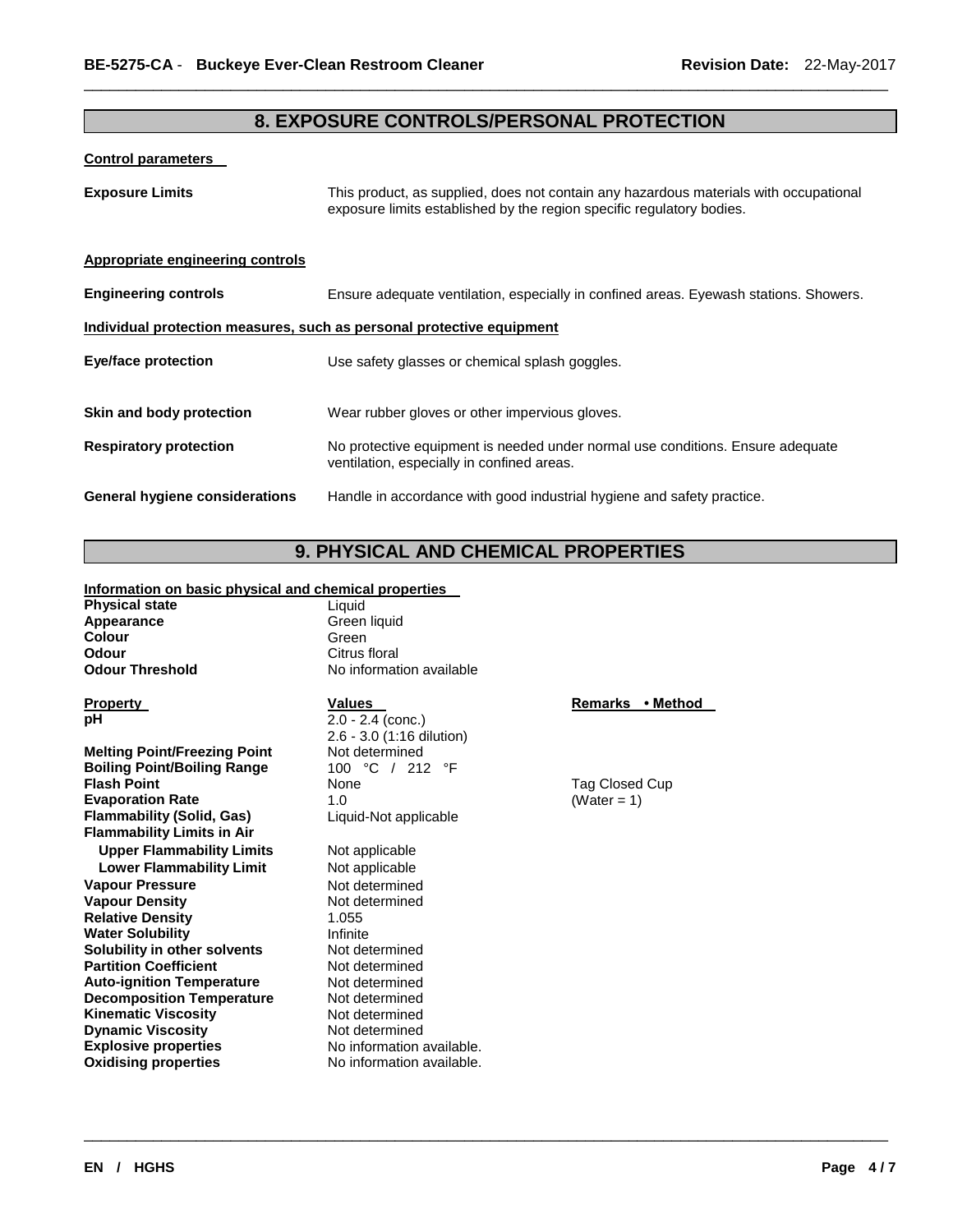# **Other Information**

**Softening Point No information available**<br> **Molecular weight No information available Molecular weight <br>VOC Content (%) <br>No information available<br>No information available VOC Content (%) No information available**<br> **Density No information available Density Density Density No information available Bulk Density No information available No information available** 

### **10. STABILITY AND REACTIVITY**

\_\_\_\_\_\_\_\_\_\_\_\_\_\_\_\_\_\_\_\_\_\_\_\_\_\_\_\_\_\_\_\_\_\_\_\_\_\_\_\_\_\_\_\_\_\_\_\_\_\_\_\_\_\_\_\_\_\_\_\_\_\_\_\_\_\_\_\_\_\_\_\_\_\_\_\_\_\_\_\_\_\_\_\_\_\_\_\_\_\_\_\_\_

| <b>Reactivity</b>                                                       | Not reactive under normal conditions.                                       |
|-------------------------------------------------------------------------|-----------------------------------------------------------------------------|
| <b>Chemical Stability</b>                                               | Stable under normal conditions.                                             |
| <b>Possibility of Hazardous Reactions</b> None under normal processing. |                                                                             |
| <b>Hazardous Polymerisation</b>                                         | Hazardous polymerisation does not occur.                                    |
| <b>Conditions to Avoid</b>                                              | Keep separated from incompatible substances. Keep out of reach of children. |
| <b>Incompatible Materials</b>                                           | Chlorine bleach. Caustics. Alkalis. Aluminium. Metals. Formica®.            |
|                                                                         |                                                                             |

**Hazardous Decomposition Products** Carbon oxides. Phosphorous oxides. Sulphur oxides. Nitrogen oxides (NOx).

## **11. TOXICOLOGICAL INFORMATION**

#### **Information on likely routes of exposure**

#### **Product Information**

| Eye contact         | Avoid contact with eyes.          |
|---------------------|-----------------------------------|
| <b>Skin contact</b> | Avoid contact with skin.          |
| <b>Inhalation</b>   | Avoid breathing vapours or mists. |
| Ingestion           | Do not ingest.                    |

#### **Information on physical, chemical and toxicological effects**

**Symptoms** Please see section 4 of this SDS for symptoms.

#### **Numerical measures of toxicity** Not determined

#### **Acute Toxicity**

**Unknown acute toxicity No information available** 

#### **Component Information**

| <b>Chemical Name</b> | Oral LD50                          | Dermal LD50 | <b>Inhalation LC50</b> |
|----------------------|------------------------------------|-------------|------------------------|
| Citric Acid          | Rat<br>= 3000 mg/kg<br>3 g/kg<br>= |             |                        |
| 77-92-9              | Rat                                |             |                        |

\_\_\_\_\_\_\_\_\_\_\_\_\_\_\_\_\_\_\_\_\_\_\_\_\_\_\_\_\_\_\_\_\_\_\_\_\_\_\_\_\_\_\_\_\_\_\_\_\_\_\_\_\_\_\_\_\_\_\_\_\_\_\_\_\_\_\_\_\_\_\_\_\_\_\_\_\_\_\_\_\_\_\_\_\_\_\_\_\_\_\_\_\_

#### **Delayed and immediate effects as well as chronic effects from short and long-term exposure**

**Carcinogenicity Based on available data, the classification criteria are not met.**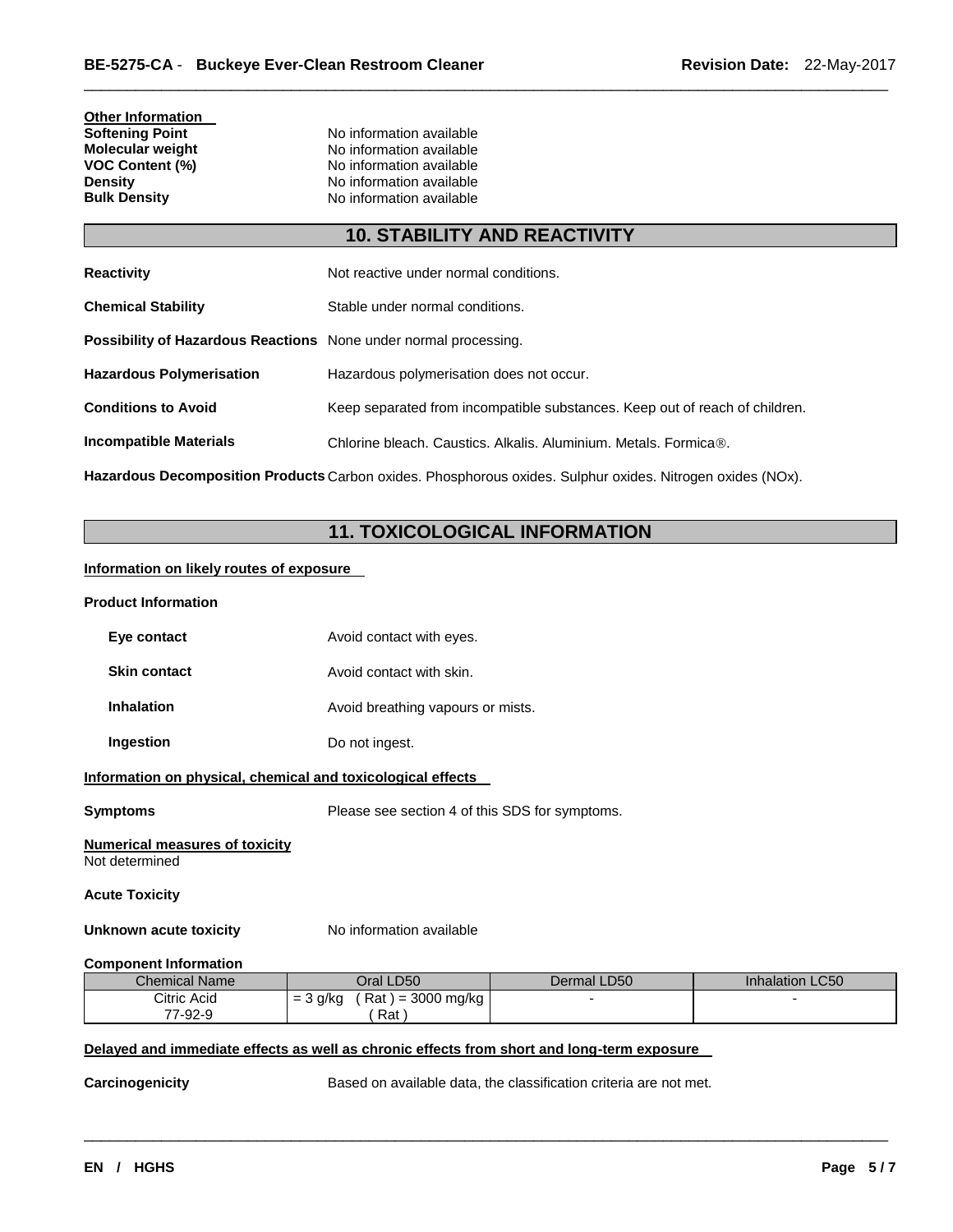#### **12. ECOLOGICAL INFORMATION**

\_\_\_\_\_\_\_\_\_\_\_\_\_\_\_\_\_\_\_\_\_\_\_\_\_\_\_\_\_\_\_\_\_\_\_\_\_\_\_\_\_\_\_\_\_\_\_\_\_\_\_\_\_\_\_\_\_\_\_\_\_\_\_\_\_\_\_\_\_\_\_\_\_\_\_\_\_\_\_\_\_\_\_\_\_\_\_\_\_\_\_\_\_

**Ecotoxicity** The product is not classified as environmentally hazardous. However, this does not exclude the possibility that large or frequent spills can have a harmful or damaging effect on the environment.

| <b>Chemical Name</b> | Algae/aguatic plants | Fish                  | Toxicity to    | Crustacea                |
|----------------------|----------------------|-----------------------|----------------|--------------------------|
|                      |                      |                       | microorganisms |                          |
| Citric Acid          | -                    | 1516: 96 h Lepomis    |                | 120: 72 h Daphnia magnal |
| 77-92-9              |                      | macrochirus mg/L LC50 |                | mg/L EC50                |
|                      |                      | static                |                |                          |

**Persistence/Degradability** No information available.

**Bioaccumulation No information available.** 

#### **Mobility** .

| <b>Chemical Name</b> | <b>Partition Coefficient</b>     |
|----------------------|----------------------------------|
| Citric Acid          | $\overline{z}$<br>. <i>. .</i> . |
| 77-92-9              |                                  |

**Other Adverse Effects** No information available.

#### **13. DISPOSAL CONSIDERATIONS**

#### **Waste Treatment Methods**

| Waste from residues/unused | Dispose of in accordance with local regulations. Dispose of waste in accordance with |  |  |  |  |
|----------------------------|--------------------------------------------------------------------------------------|--|--|--|--|
| products                   | environmental legislation.                                                           |  |  |  |  |
| Contaminated packaging     | Do not reuse empty containers.                                                       |  |  |  |  |

#### **14. TRANSPORT INFORMATION**

| <b>Note</b>                                                                                                  | Please see current shipping paper for most up to date shipping information, including<br>exemptions and special circumstances |  |  |  |
|--------------------------------------------------------------------------------------------------------------|-------------------------------------------------------------------------------------------------------------------------------|--|--|--|
| DOT                                                                                                          | Not regulated                                                                                                                 |  |  |  |
| TDG                                                                                                          | Not regulated                                                                                                                 |  |  |  |
| <b>IATA</b><br><b>UN/ID No</b><br><b>Proper Shipping Name</b><br><b>Hazard Class</b><br><b>Packing Group</b> | UN1760<br>Corrosive liquid, n.o.s. (citric acid)<br>8<br>Ш                                                                    |  |  |  |
| <b>IMDG</b><br>UN/ID No<br><b>Proper Shipping Name</b><br><b>Hazard Class</b><br><b>Packing Group</b>        | UN1760<br>Corrosive liquid, n.o.s. (citric acid)<br>8<br>Ш                                                                    |  |  |  |